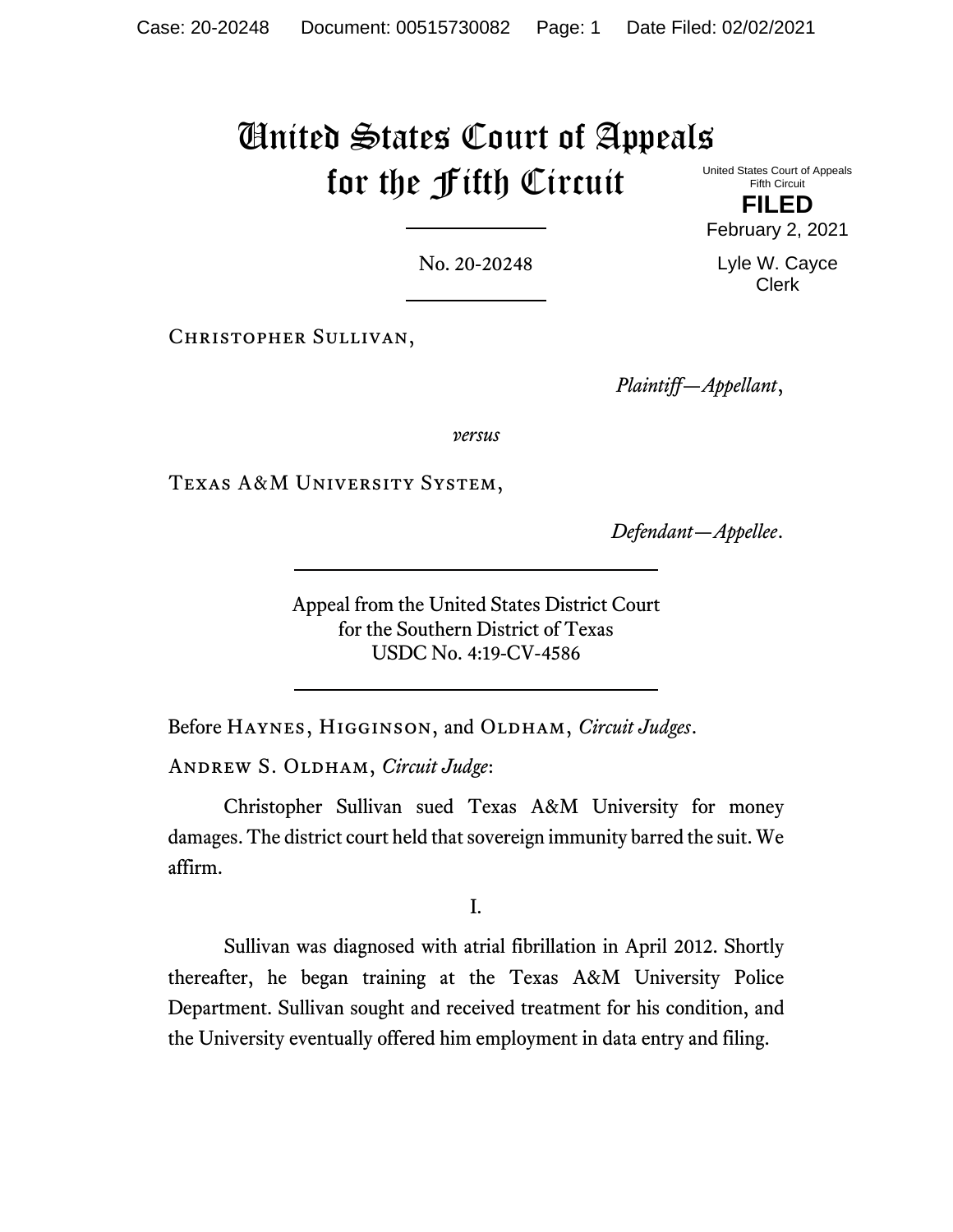Sullivan received a series of poor performance evaluations. The police department terminated him in November 2017. Sullivan then filed disabilitydiscrimination and retaliation claims with the Equal Employment Opportunity Commission. The EEOC issued him a Right to Sue letter.

Sullivan timely filed suit in the United States District Court for the Southern District of Texas. He alleged employment-discrimination claims under Title I of the Americans with Disabilities Act, 42 U.S.C. §§ 12101 *et seq.* ("ADA"), and the Texas Commission on Human Rights Act, Tex. LAB. CODE §§ 21.001 et seq. ("TCHRA"). He further alleged unlawful retaliation in violation of both Title I of the ADA and the Family Medical Leave Act, 29 U.S.C. §§ 2601 *et seq*. ("FMLA"). The suit sought compensatory damages, punitive damages, and attorney's fees.

The district court dismissed all of Sullivan's claims as barred by sovereign immunity. That dismissal was without prejudice. *See Warnock v. Pecos Cnty.*, 88 F.3d 341, 343 (5th Cir. 1996) (holding sovereign-immunitybased dismissals are without prejudice); 9 CHARLES ALAN WRIGHT  $\&$ Arthur R. Miller, Federal Practice and Procedure § 2373, at 756–57 (3d ed. 2008) (explaining that because dismissal for lack of jurisdiction does not reach the merits, the claim "must be considered to have been dismissed without prejudice"). Sullivan timely appealed.

II.

Texas A&M is an agency of the State of Texas, so a suit against the former is a suit against the latter. *Moore v. La. Bd. of Elementary & Secondary Educ.*, 743 F.3d 959, 963 (5th Cir. 2014). That's a problem for Sullivan because the Constitution affords States sovereign immunity against suit. *Hans v. Louisiana*, 134 U.S. 1, 13 (1890). And that sovereign immunity is a jurisdictional roadblock. *Seminole Tribe of Fla. v. Florida*, 517 U.S. 44, 64 (1996).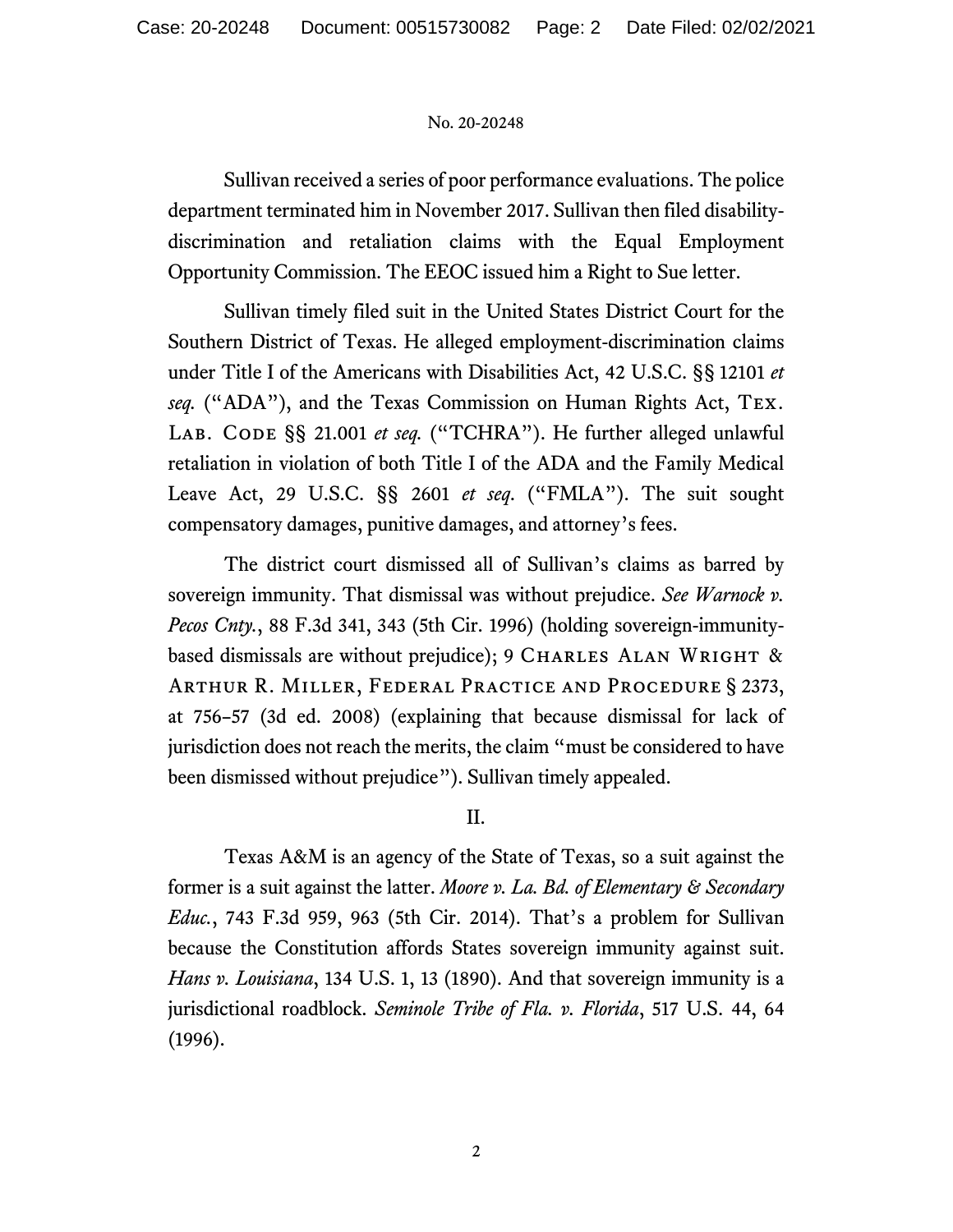To establish jurisdiction, Sullivan must invoke one of two exceptions to sovereign immunity. First, he could argue Congress validly abrogated the State's sovereign immunity. *See Coll. Sav. Bank v. Fla. Prepaid Postsecondary Educ. Expense Bd.*, 527 U.S. 666, 670 (1999). Second, he could argue the State knowingly and plainly waived its sovereign immunity and consented to suit. *See ibid.* Neither exception applies here.

# A.

Let's start with abrogation. The ADA provides that "[a] State shall not be immune under the eleventh amendment to the Constitution of the United States from an action in Federal or State court of competent jurisdiction for a violation of this chapter." 42 U.S.C. § 12202. This provision at least purports to abrogate the States' sovereign immunity.[1](#page-2-0) But the Supreme Court has held that Congress exceeded its constitutional abrogation authority in enacting § 12202. *Bd. of Trs. of Univ. of Ala. v. Garrett*,

<span id="page-2-0"></span><sup>&</sup>lt;sup>1</sup> The ADA attempts to abrogate the States' immunity "under the eleventh amendment." 42 U.S.C. § 12202. The Eleventh Amendment provides that "[t]he Judicial power of the United States shall not be construed to extend to any suit in law or equity, commenced or prosecuted against one of the United States by Citizens of another State." U.S. Const. amend. XI. By its terms, the Amendment does not apply to the situation in today's appeal—where a citizen sues his own State (or an agency of that State). Still, the Supreme Court has often used "Eleventh Amendment immunity" as a synonym for the States' broader constitutional sovereign immunity. *See, e.g.*, *Seminole Tribe*, 517 U.S. 44 (generally using "state sovereign immunity" and "Eleventh Amendment immunity" interchangeably); *cf. id.* at 54 (explaining that the Court understood the Eleventh Amendment to "confirm<sup>[]"</sup> "the presupposition" that "each State is a sovereign entity in our federal system" (quotation omitted)); *Franchise Tax Bd. of Cal. v. Hyatt*, 139 S. Ct. 1485, 1496 (2019) ("Although the terms of [the Eleventh] Amendment address only . . . specific provisions . . . , the natural inference from its speedy adoption is that the Constitution was understood . . . to preserve the States' traditional immunity from private suits." (quotation omitted)). The Supreme Court has likewise read "eleventh amendment immunity" in § 12202 as a synonym for the States' broader constitutional immunity. *See Bd. of Trs. of Univ. of Ala. v. Garrett*, 531 U.S. 356, 363–64 (2001) (holding § 12202 constitutes an "unequivocal[]" congressional attempt to abrogate).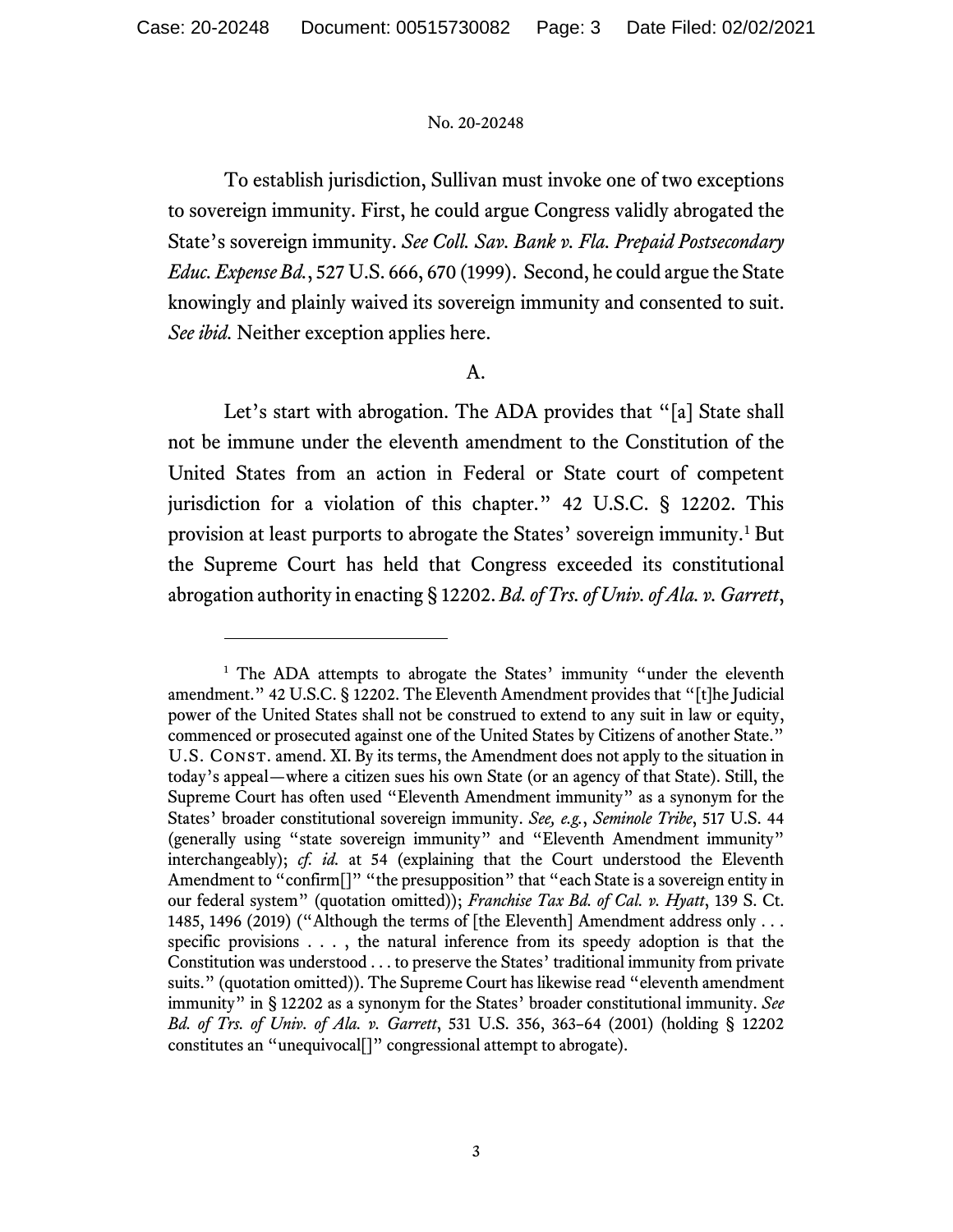531 U.S. 356, 374 (2001). Accordingly, Sullivan cannot rely on abrogation to overcome Texas's sovereign immunity from his claim under Title I of the ADA.

The same is true of Sullivan's claim under the FMLA. That statute, like the ADA, purports to make States amenable to suit. *See* 29 U.S.C. § 2617(a)(2) (creating a cause of action for damages "against any employer (including a public agency)"); *id.*  $\S$ § 203(x), 2611(4)(A)(iii) (defining "public agency" to include both "the government of a State or political subdivision thereof" and "any agency of  $\dots$  a State, or a political subdivision of a State"). With respect to the FMLA's *family*-care provision, 29 U.S.C. § 2612(a)(1)(C), Congress acted constitutionally in making the States amenable to suit. *See Nev. Dep't of Hum. Res. v. Hibbs*, 538 U.S. 721, 724–25 (2003). But Sullivan did not sue under the family-care provision; he sued under the FMLA's *self*-care provision, 29 U.S.C. § 2612(a)(1)(D). And with respect to the latter, Congress exceeded its constitutional powers in trying to make States amenable to suit. *See Coleman v. Ct. of Appeals of Md.*, 566 U.S. 30, 43–44 (2012). Accordingly, Sullivan cannot rely on abrogation to overcome Texas's sovereign immunity from his FMLA claim.

# B.

That means Sullivan can overcome sovereign immunity only by showing that Texas knowingly waived its immunity—that is, consented—to his suit. Sullivan invokes both federal and state law. Neither helps him.

## 1.

First, the State of Texas did not waive its immunity to suit by accepting financial assistance under federal law. It's true that States can, under certain circumstances, waive their sovereign immunity by accepting federal funds and then violating "section 504 of the Rehabilitation Act of 1973, title IX of the Education Amendments of 1972, the Age Discrimination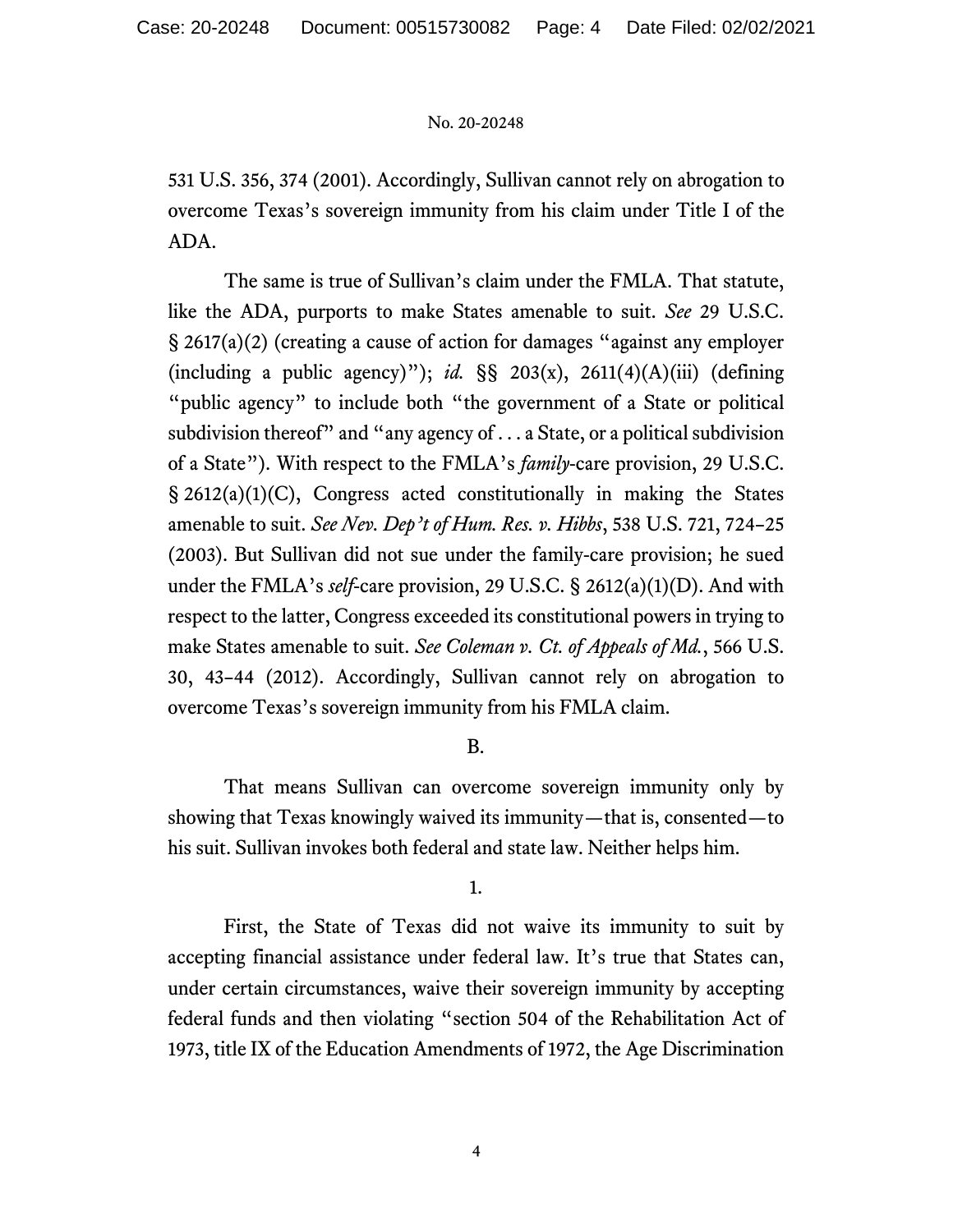Act of 1975, title VI of the Civil Rights Act of 1964, or the provisions of any other Federal statute prohibiting discrimination by recipients of Federal financial assistance."  $42$  U.S.C. § 2000d-7(a)(1). Thus, for example, we have held that a State is amenable to suit where it operates a program in violation of the Rehabilitation Act and accepts federal financial assistance for that state program. *Pace v. Bogalusa City Sch. Bd.*, 403 F.3d 272, 288–89 (5th Cir. 2005) (en banc).

But Sullivan did not sue under the Rehabilitation Act. He sued under Title I of the ADA and the FMLA. Unlike the Rehabilitation Act, the ADA and the FMLA are not among the statutes mentioned in § 2000d-7(a)(1). So Sullivan's argument turns on whether the ADA or the FMLA fall within § 2000d-7(a)(1)'s residual clause—that is, whether the ADA or the FMLA constitutes "any other Federal statute prohibiting discrimination by recipients of Federal financial assistance."

Our precedent forecloses Sullivan's argument. In *Cronen v. Texas Department of Human Services*, 977 F.2d 934 (5th Cir. 1992), we addressed the scope of  $\S$  2000d-7(a)(1)'s residual clause. Like Sullivan, the plaintiff in that case argued the residual clause covered "any federal statute prohibiting discrimination and involving the distribution of any federal financial assistance." *Id.* at 937. We thought another interpretation was more persuasive—the residual clause reaches "only . . . statutes that deal *solely* with discrimination by recipients of federal financial assistance." *Ibid.* (emphasis added); *accord Sullivan v. Univ. of Tex. Health Sci. Ctr. Houston Dental Branch*, 217 F. App'x 391, 395 (5th Cir. 2007) (per curiam) (finding the ADEA does not fall within § 2000d-7(a)(1)'s residual clause because the "ADEA prohibits age discrimination by 'employers,' not by those who receive federal financial assistance").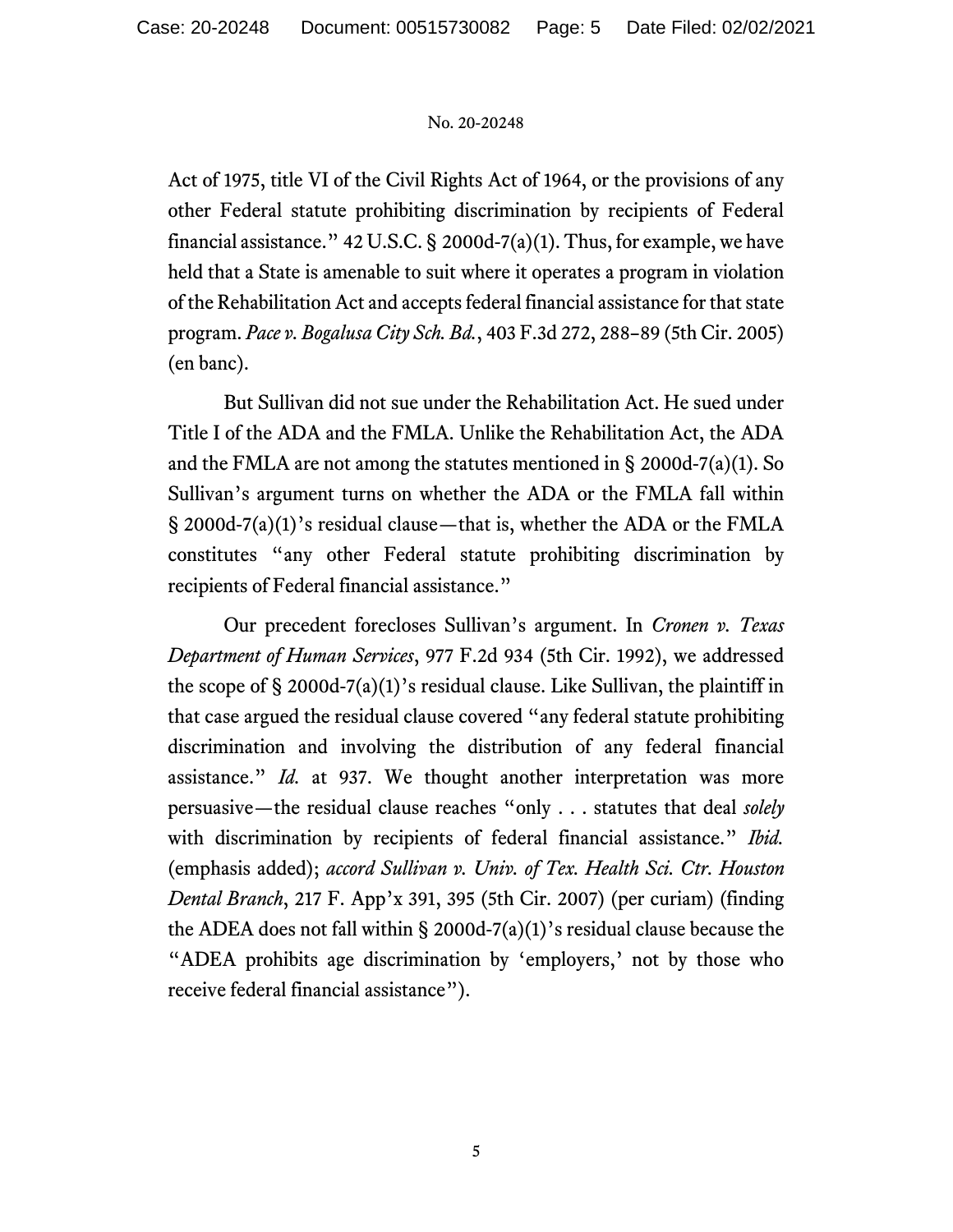That narrower interpretation accords with  $\S$  2000d-7(a)(1)'s text. The listed statutes preceding the residual clause all limit their substantive antidiscrimination provisions to recipients of federal funding. *See* 29 U.S.C. § 794(a) (prohibiting discrimination on the basis of disability in "any program or activity receiving Federal financial assistance"); 20 U.S.C. § 1681(a) (prohibiting discrimination on the basis of sex "under any education program or activity receiving Federal financial assistance"); 42 U.S.C. § 6102 (prohibiting discrimination on the basis of age in "any program or activity receiving Federal financial assistance"); 42 U.S.C. § 2000d (prohibiting discrimination on the basis of race, color, or national origin in "any program or activity receiving Federal financial assistance").

The residual clause then sweeps in "any other Federal statute" that also prohibits "discrimination by recipients of Federal financial assistance." 42 U.S.C. § 2000d-7(a)(1). So the listed statutes define a set—"statutes that deal *solely* with discrimination by recipients of federal financial assistance." *Cronen*, 977 F.2d at 937 (emphasis added). And a plaintiff seeking to invoke the residual clause must show his cause of action arises under a statute within that defined set. *See Yates v. United States*, 574 U.S. 528, 545 (2015) ("Where general words follow specific words in a statutory enumeration, the general words are usually construed to embrace only objects similar in nature to those objects enumerated by the preceding specific words." (quotation omitted)). If Congress wanted the residual clause to sweep as broadly as Sullivan's interpretation, it could have written the statute to cover "any other Federal statute prohibiting discrimination." It didn't, and we refuse to render meaningless the words Congress *did* choose. *See Duncan v. Walker*, 533 U.S.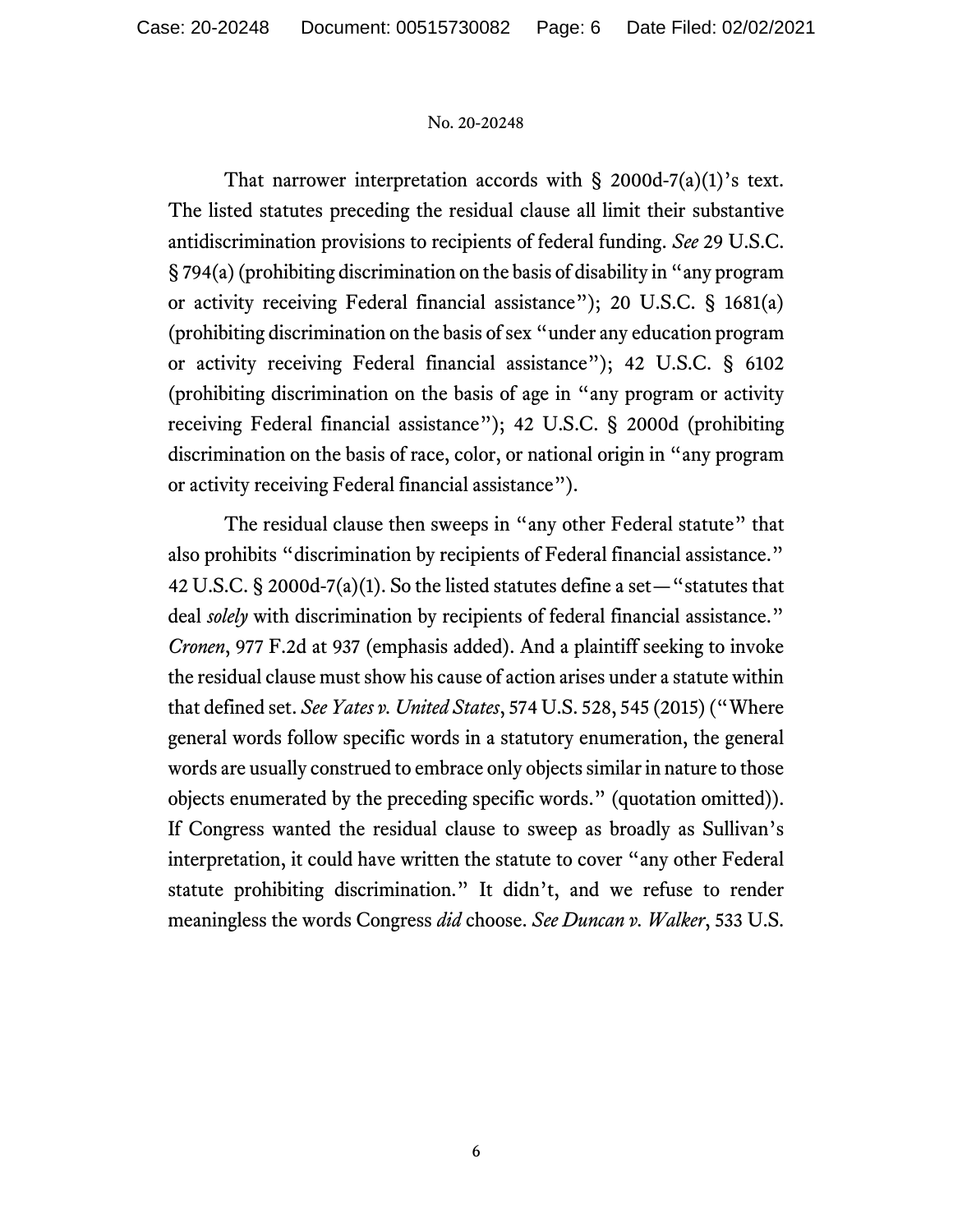167, 174 (2001) ("It is our duty to give effect, if possible, to every clause and word of a statute." (quotation omitted)).<sup>[2](#page-6-0)</sup>

Applying these rules here, Title I of the ADA does not fall within the residual clause of  $\S$  2000d-7(a)(1). Title I's substantive provisions prohibit discrimination by a wide range of entities, not just those receiving federal funding. *See* 42 U.S.C. § 12112(a) (prohibiting discrimination on the basis of disability by a "covered entity"); *id.* § 12111(2) (defining "covered entity" to mean "an employer, employment agency, labor organization, or joint labor-management committee"). It is thus not a "statute<sup>[]</sup> that deal<sup>[s]</sup> solely with discrimination by recipients of federal financial assistance." *Cronen*, 977 F.2d at 937. We therefore hold that Title I falls outside the ambit of the residual clause. In reaching that conclusion, we join at least one of our sister

<span id="page-6-0"></span><sup>&</sup>lt;sup>2</sup> Limiting the sweep of the residual clause to "statutes that deal solely with discrimination by recipients of federal financial assistance," *Cronen*, 977 F.2d at 937, also reflects the constitutional *source* of waiver conditions in federal funding programs. Pursuant to the General Welfare Clause, Congress may impose obligations on the States as a condition of their receiving federal funding. *See South Dakota v. Dole*, 483 U.S. 203, 207 (1987); U.S. CONST. art. I, § 8, cl. 1 ("The Congress shall have Power . . . to pay Debts and provide for the common Defence and general Welfare of the United States . . . ."). Thus, the "[S]tate may waive its immunity by voluntarily participating in federal spending programs when Congress expresses a clear intent to condition participation in the programs on a State's consent to waive its constitutional immunity." *Pederson v. La. State Univ.*, 213 F.3d 858, 876 (5th Cir. 2000) (quotation omitted). So, for example, we have held that Title IX "operates much in the nature of a contract"—in return for federal funds the State "consent[s] to be sued in federal court for an alleged breach of the promise not to discriminate." *Litman v. George Mason Univ.*, 186 F.3d 544, 551–52 (5th Cir. 1999) (quotation omitted). By contrast, where Congress enacts a statute pursuant to another grant of power, it does not offer States a contractual exchange of funding for a waiver. *See, e.g.*, *Levy v. Kan. Dep't of Soc. & Rehab. Servs.*, 789 F.3d at 1170 (10th Cir. 2015) (finding no waiver of sovereign immunity for ADA claims in the Rehabilitation Act's residual clause, in part because "the statutes were enacted . . . under wholly different provisions of the Constitution"). Our interpretation of § 2000d-7 reflects this dichotomy—only statutes enacted pursuant to the General Welfare Clause fall within the contractual waiver offered in § 2000d-7(a)(1).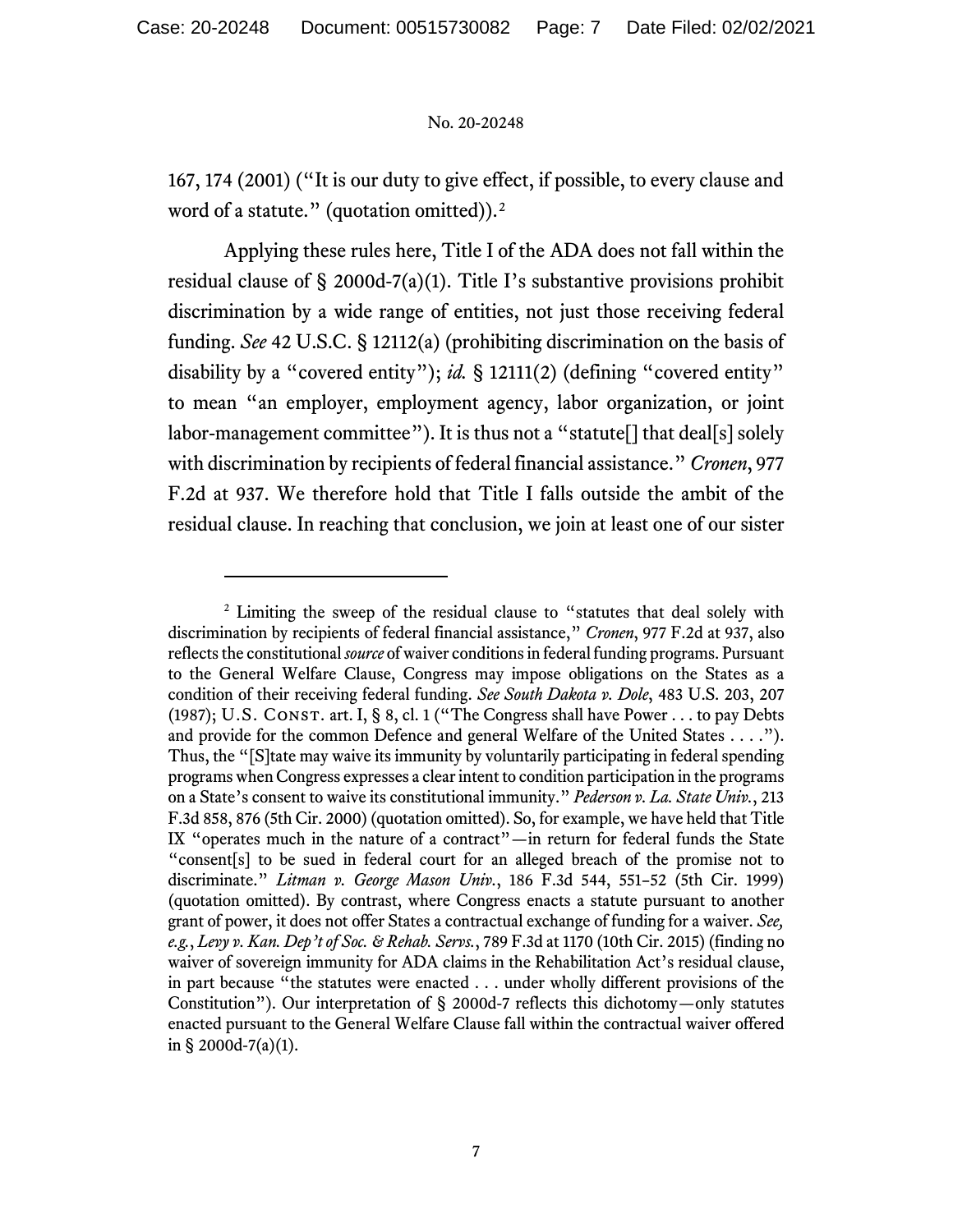circuits and a number of lower courts. *See Levy v. Kan. Dep't of Soc. & Rehab. Servs.*, 789 F.3d 1164, 1171 (10th Cir. 2015); *Fields v. Dep't of Pub. Safety*, 911 F. Supp. 2d 373, 379 & n.6 (M.D. La. 2012); *Panzardi-Santiago v. Univ. of P.R.*, 200 F. Supp. 2d 1, 9 (D.P.R. 2002). [3](#page-7-0)

Like the ADA, the FMLA's substantive provisions cover a far broader range of entities than "recipients of Federal financial assistance." 42 U.S.C. § 2000d-7(a)(1). Under the FMLA, an "employer" may not deny leave to an "eligible employee" for covered medical needs. *See* 29 U.S.C. § 2612(a)(1) (leave requirements); *id.* § 2611(2)(A) (defining "eligible employee"); *id.* § 2611(4)(A) (defining "employer"). The FMLA defines "employer" as "any person engaged in commerce or in any industry or activity affecting commerce who employs 50 or more employees for each working day during each of 20 or more calendar workweeks in the current or preceding calendar year." *Id.* § 2611(4)(A)(i). And the statute's anti-retaliation provisions are equally broad—they make it unlawful for "any employer" to "interfere with, restrain, or deny the exercise of" substantive FMLA rights. *Id.* § 2615(a)(1). Because the FMLA is not a statute that "deal[s] solely with discrimination by recipients of federal financial assistance," *Cronen*, 977 F.2d at 937, it does not fall within the ambit of § 2000d-7(a)(1)'s residual clause.

Accordingly, Sullivan has failed to show that the State waived its sovereign immunity under § 2000d-7(a)(1).

<span id="page-7-0"></span><sup>3</sup> Sullivan also sues under Title V of the ADA, which prohibits certain acts of retaliation. But we recently held: "Title V itself does not abrogate a [S]tate's sovereign immunity. Instead, a plaintiff may bring a retaliation claim against a state entity only to the extent that the underlying claim of discrimination effectively abrogates sovereign immunity of the particular [S]tate." *Block v. Tex. Bd. of L. Exam'rs*, 952 F.3d 613, 619 (5th Cir. 2020) (quotation omitted). Because Sullivan's underlying Title I claim is barred by sovereign immunity, so too is his Title V claim.